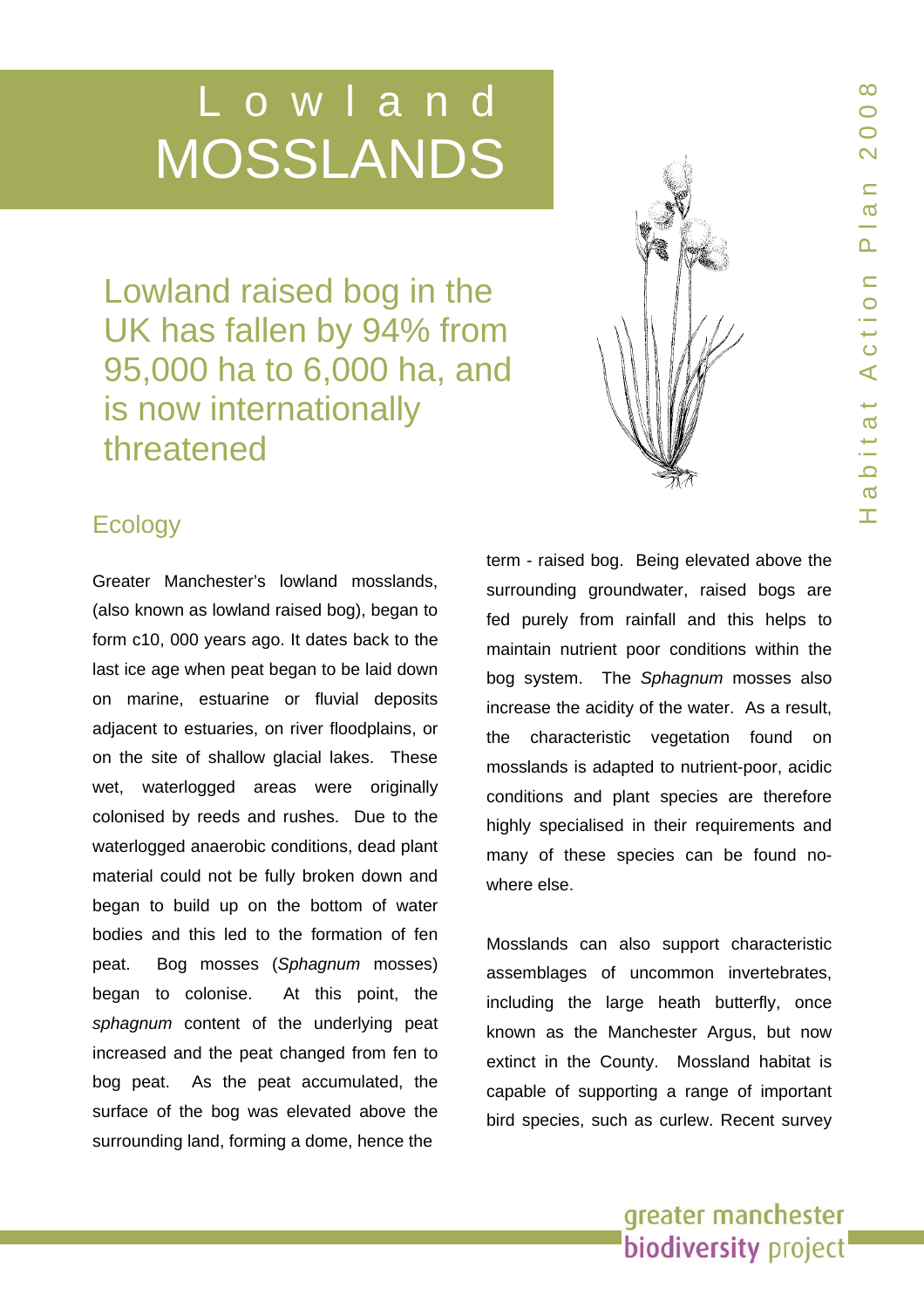evidence has shown that the ditches in mossland habitats provide important breeding areas for Water Vole.

Peat cutting or drainage has modified the majority of Britain's raised bog and much has been converted to agriculture. There are no intact raised mosslands left within Greater Manchester, with the majority of them having been drained and fertilised to create farmland and some being worked for peat.



Typical regenerated cut over mossland

# Priority habitat description

The mossland within Greater Manchester has been significantly altered and all the remnant sites are cutover examples of the habitat. The Manchester mosslands either support secondary semi-natural vegetation or are currently bare peat sites as a result of current extraction. Due to the rate of loss of the habitat and its increased rarity, all uncultivated examples that have the potential to be restored (whether they are vegetated or not) are to be considered as important and a key part of the regions critical environmental capital.

The aim of restoration is to meet the condition of favourable habitat. The best examples of lowland raised bog habitat can be defined using the following criteria:

- Characteristic bog-moss species, notably *Sphagnum papillosum* and *Sphagnum magellanicum*, are abundant and cover at least 25% of the surface.
- Sites where the hydrology of the mossland is maintained at an appropriate level for the growth of mossland vegetation.
- Any site which supports one or more of the following species – even where the habitat quality appears poor:

| Round leaved Sundew       | Drosera rotundifolia L. |
|---------------------------|-------------------------|
| <b>Cross-leaved heath</b> | Erica tetralix          |
| Bog myrtle                | Myrica Gale             |
| Bog asphodel              | Narthecium ossifragum   |
| <b>Bog Rosemary</b>       | Andromeda polifolia     |
| Cranberry                 | Vaccinium oxycoccus     |
|                           |                         |

Bog pools occur on the open bog surface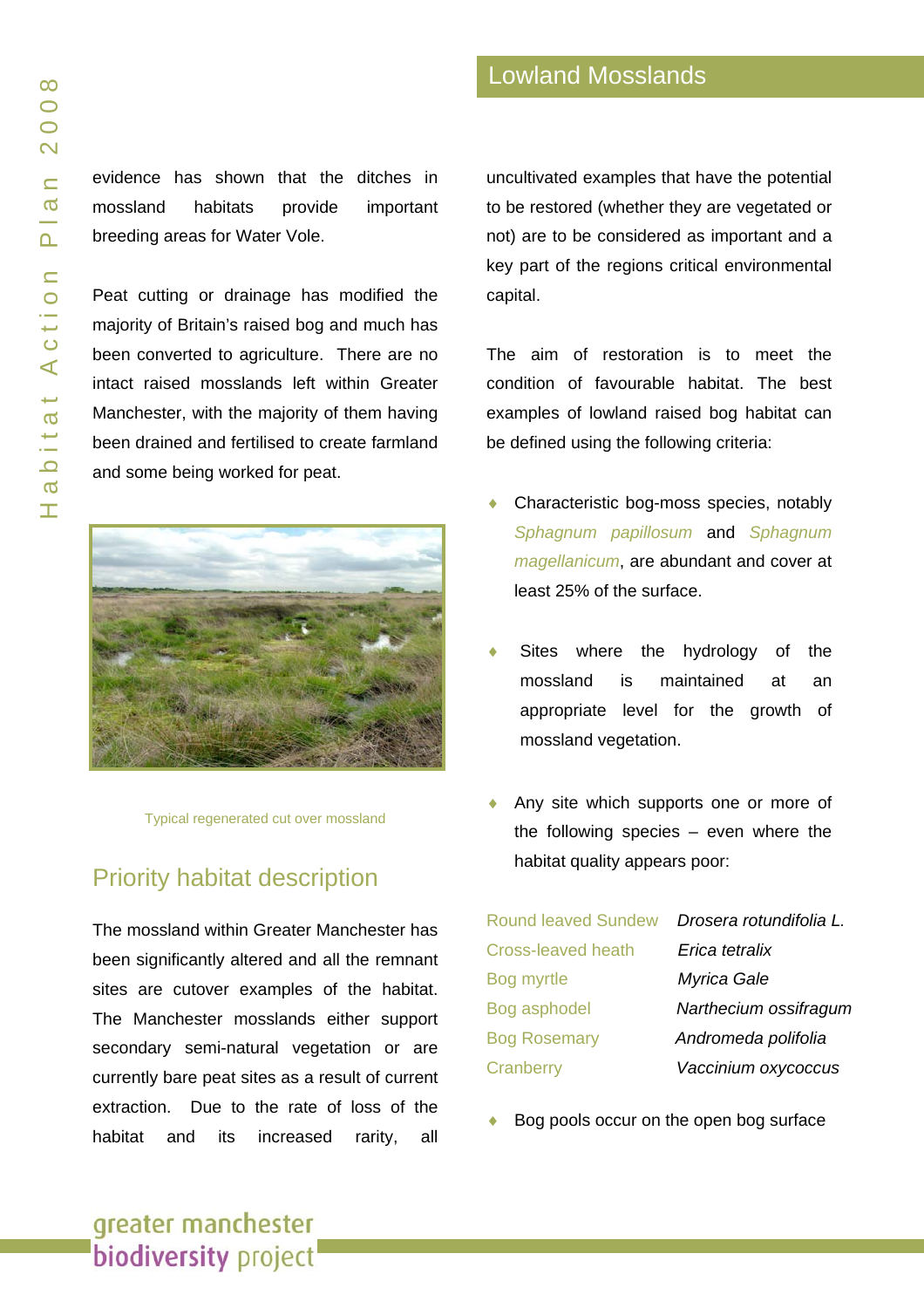# Lowland Mosslands

The NVC communities in Table 1 are characteristic of the habitat type and the presence of one o r more of these communities should be taken as a n indicator that the priority habitat type might b e present. Species listed in tables 2 and 3 are characteristic of the habitat type but not exclusive to it.

Table 1: NVC Communities associated with **lowland raised bog in Greater Manchester** 

#### **BOGS WIT H HIGH WATER TABLE**

- M17 Scirpus cespitosus o rum vaginatum blanket mire
- M18 Erica tetralix Sphagnum papillosum raised mire

#### **BOG POOL COMMUNITIES**

- M1 Sphagnum auriculatum bog pool community
- M2 Sphagnum cuspidatum/recurvum b o g pool commu n ity
- M3 Eriophorum angustifolium bog pool community

#### **COMMUNIT IES ON MODIFIED B OGS**

- M15 Scirpus cespitosus Erica tetralix wet heath
- M19 Calluna vulgaris Eriophorum vaginatum blanket mire
- M20 Eriophorum vaginatum blanket and raised mire
- M16 Erica tetralix Sphagnum compactum wet heath
- M25 Molinia caerulea-Potentilla erecta mire
- W4 Betula pubescens M olinia cae rulea woo dland
- H9 Calluna vulgaris Desch ampsia flexu osa heath
- H12 Calluna vulgaris Vacci nium myrtillus heath

Table 2: Vascular plants and bryophytes associated with lowland raised bog in Greater **Manchester** 

**Active raised bog has at least 25 % sphagnum cover. T ypical species include:** 

Bog moss *Sphagnum papillosum Sphagnum magellanicum* Common cotton-gras s *Eriophorum angustifolium* Hair's-tail cotton-g r a s s *Eriophorum vaginatum*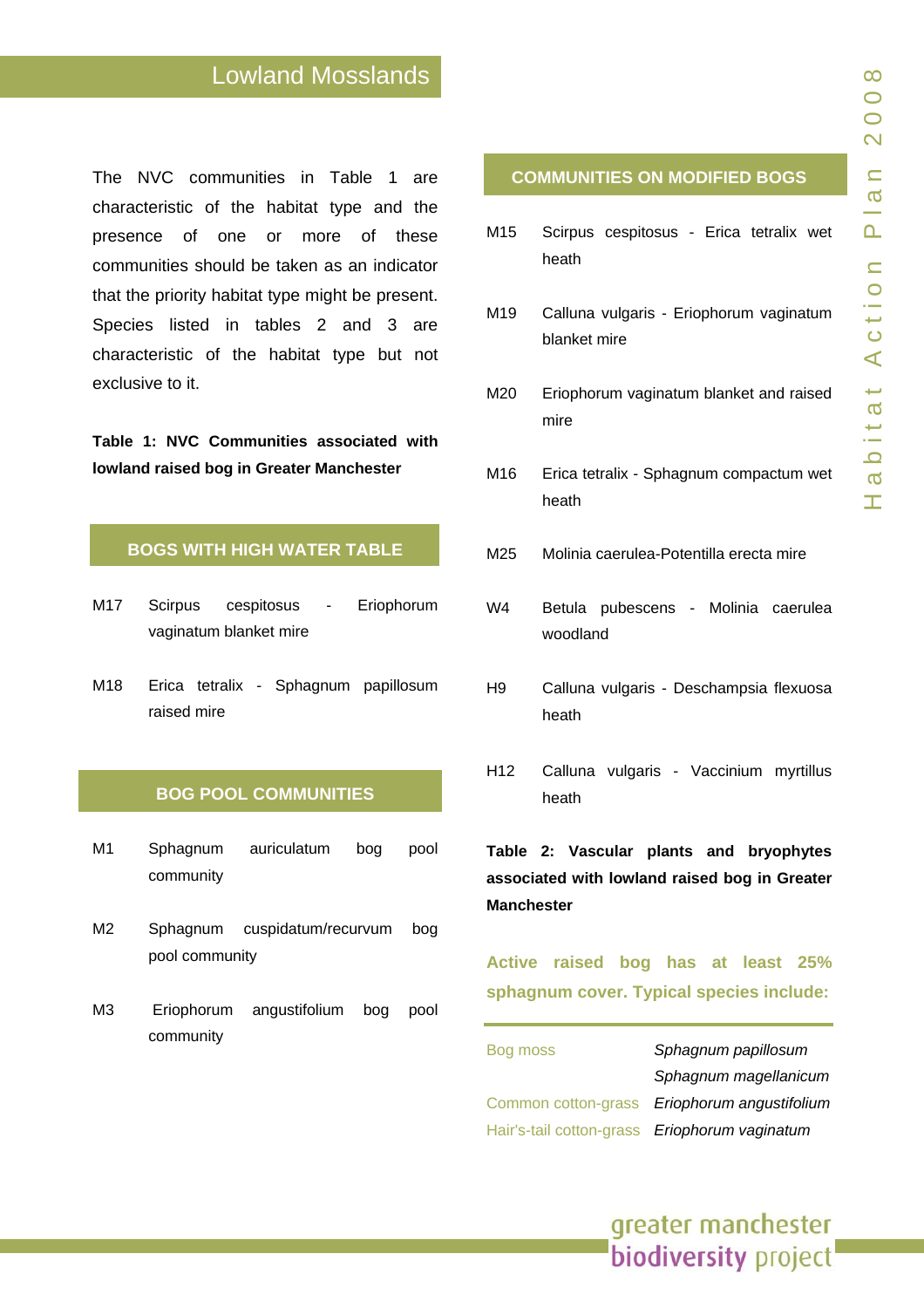| <b>Cross-leaved heath</b> | Erica tetralix    |
|---------------------------|-------------------|
| <b>Common butterwort</b>  | Pinguicula vulga  |
| Cranberry                 | Vaccinium oxyco   |
| <b>Bog rosemary</b>       | Andromeda polit   |
| Bog myrtle                | Myrica gale       |
| <b>Bladderworts</b>       | Urtricularia spp. |
| Round-leaved sundew       | Drosera rotundif  |
| Bog asphodel              | Narthecium ossi   |
| Bog bean                  | Menyanthes trifo  |
|                           |                   |

rulgaris Cranberry *Vaccinium oxycoccus*  polifolia Round-leaved sundew *Drosera rotundifolia* Bog asphodel *Narthecium ossifragum* Bog bean *Menyanthes trifoliate* 

**Bogs that are drying out, or those where the surface has been cut over, support large areas of:** 

| Purple moor-grass | Molinia caerulea    |
|-------------------|---------------------|
| Heather           | Calluna vulgaris    |
| <b>Bilberry</b>   | Vaccinium myrtillus |
| Crowberry         | Empetrum nigrum     |
| Downy birch       | Betula pubescens    |
|                   |                     |

**Table 3: Animal species associated with lowland raised bog in Greater Manchester**

#### **Birds**

| Curlew | Numenius arquata  |
|--------|-------------------|
| Snipe  | Galinago galinago |

#### **Invertebrates**

| Common hawker dragonfly | Aeshna juncea |
|-------------------------|---------------|
| Ruddy darter dragonfly  | Sympetrum     |
|                         | sanguineum    |
| Black darter dragonfly  | Sympetrum     |
|                         | danae         |

### Current status and distribution

Lowland raised bog is on Annex 1 of the EC Habitats and Species Directive and is listed in the UK BAP as a priority habitat. Mossland habitat is now internationally threatened. Mosslands once covered large areas of our region, but as elsewhere across Europe there has been a dramatic loss in the area of this habitat. Since c.1850, the area of lowland raised bog in the UK has fallen by 94% from 95,000 ha to 6,000 ha.

In England over the same period, there has been a massive 98.6% reduction of our mossland heritage, with only 500ha now remaining. The North West of England once supported a large proportion of England's lowland raised bog resource, yet even here there has been substantial losses with 99% of the mossland habitat within Lancashire, Greater Manchester and North Merseyside having been destroyed. The remaining fragments are in all cases damaged, and there are less than 100ha of wet mossland left.

Within Greater Manchester, the areas of Chat Moss, Carrington Moss, Ashton Moss and Clifton Moss originally supported huge expanses of mossland habitat. Many of these areas have been lost to agricultural improvement, peat extraction or development.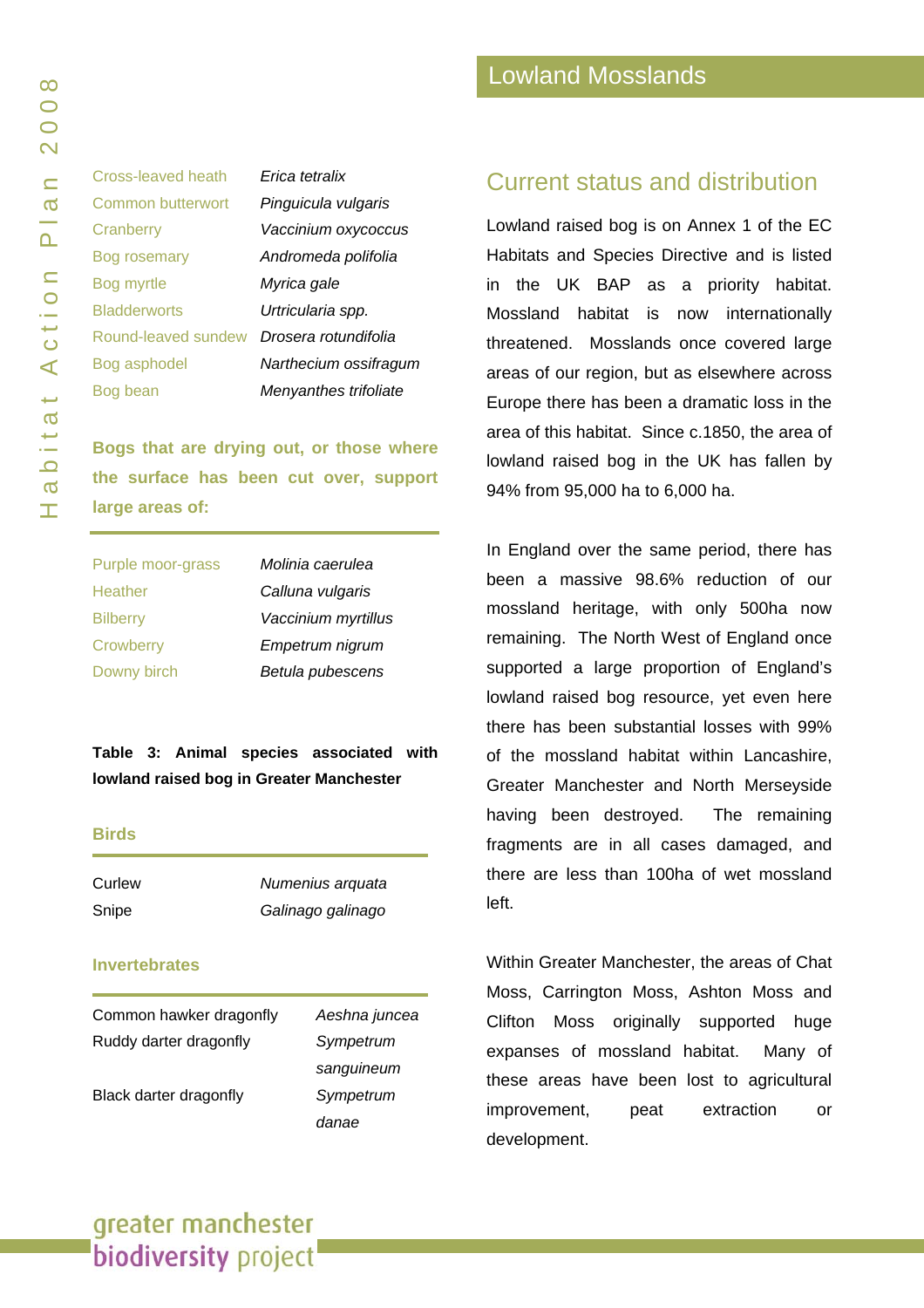# Lowland Mosslands

A recent survey of mossland habitat has recorded only 14 sit es within Greater Manchester supporting deep peat deposits many of the sites being only a few hectares in size. Many of the larger remnants are currently under excavation with only a few being protected by statutory designations. Astley and Bedford Moss are protected, as part of the larger Manchester Mosslands Special Are a of Conservation (SAC) and Red Moss in Bolton and Highfield Moss are Sites of Special S cientific Interest (SSSI).



Distribution of mosslands in Greater Manch ester

In view of the rarity of intact habitat, degraded examples considered capable of restoration within 30 years are of high conservation priority. COUNCIL DIRECTIVE 92/43/EEC of 21 May 1992 (European Habitats Directive), con siders that r aised bog still capable of restoration are of European Importance. Both active and degraded

examples a re therefore considered to be priority habitats for conservation.

Mosslands are also considere d to be important from both a historical and archaeological point of view. British mossland habitat began to form c10,000 years ago. Due to the preservative quality of peat, mosslands have an immense value as an archaeological and palaeoecological archive of the past ten millennia.

*"Intact mossland habitat has a beneficial effect on global warming by loc king up carbon within the peat" (Worrall 2008)* 

Recent research has shown intact mossland habitat to have a beneficial effect on global warming b y locking u p carbon within the peat. The UK's peatland store more carbon than the f orests of the UK, France and Germany, equivalent to 35 years of total UK output of  $CO<sub>2</sub>$  (Worrall 2008). Functioning mossland habitat has an additional benefit of being able t o sequester carbon, this is an ongoing process, which keeps the carbon locked-up and 'sinks' more carbon each year (Worrall 2008). Mosslands also have a beneficial affect on water quality if managed appropriately, and reducing flood r isk as they soak up wat er during heavy periods of rainfall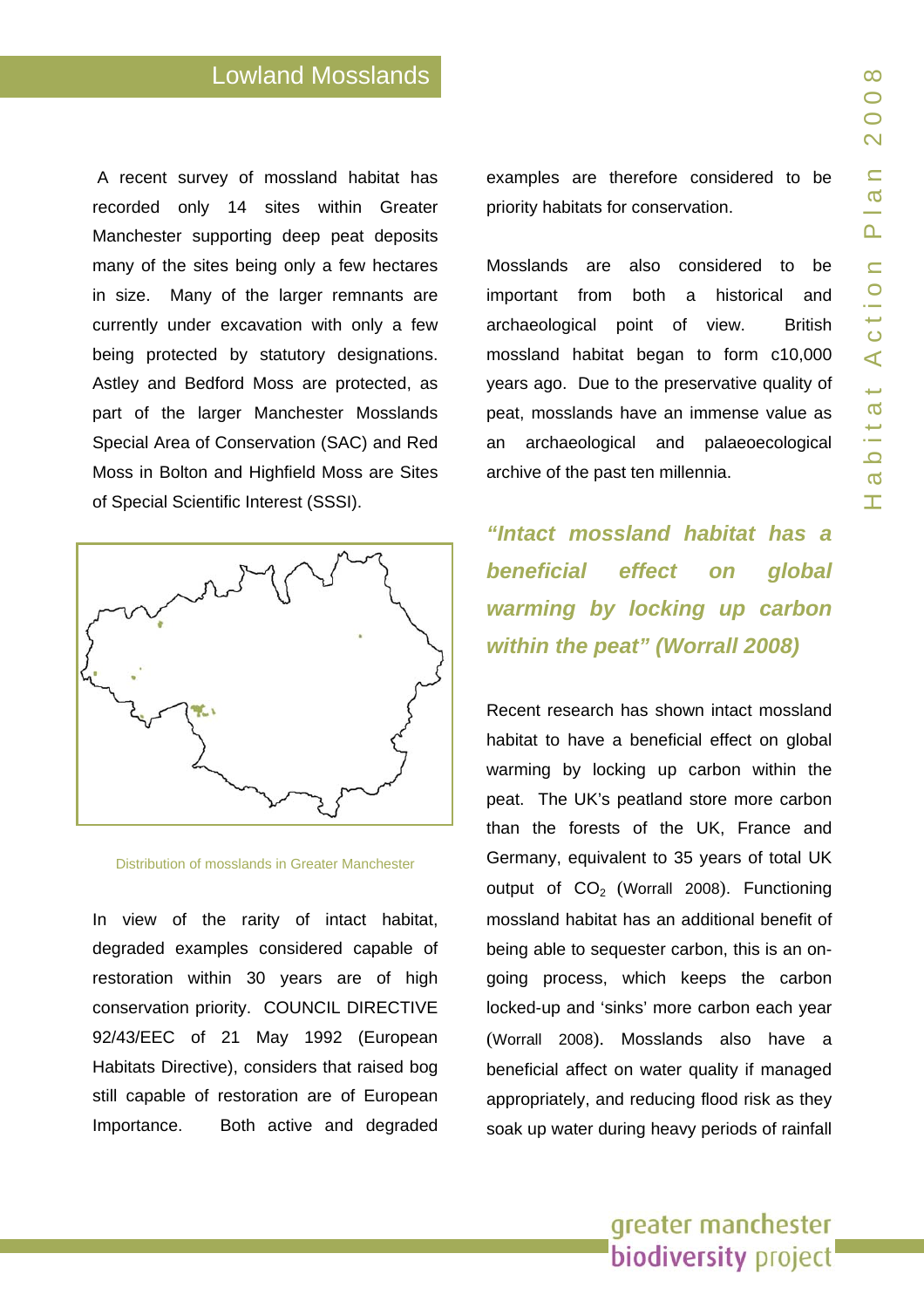and gradually releases it over a period of time.

# Factors affecting the habitat

The primary factors affecting lowland raised bogs in Greater Manchester are:

### Development, including peat, sand and gravel extraction.

Three large peat extraction sites are currently in operation within Greater Manchester. These are at Chat Moss, Little Woolden Moss and Astley Moss East. Planning conditions imposed on the extraction site at Twelve Yards Road, required that 2 metres of peat will be retained on site and that peat extraction would cease in 2010. After use includes conservation.

A new proposal to extend the peat extraction for another 25 years and to take the peat down to 1 meter is currently being submitted. Parts of Astley Moss East will be lost to peat, sand and gravel extraction. The remainder of the site is to be re-wetted and restored to mossland habitat. The Little Woolden Moss application is to convert the land to agricultural use, with a loss of the whole peatland habitat.

The peat surface left by milling does not allow any bog species to survive on areas exploited for peat extraction.

Surface water drainage and groundwater abstraction causing lower water levels

The presence of land drains on adjacent farmland serves to maintain artificially low water tables next to the mossland sites. Water abstraction within the Chat Moss area may also affect and further reduce water levels. Both factors can have an adverse effect on the hydrological gradient between mossland habitat and adjacent lands. This reduces the ability of mossland habitat to maintain sufficient water levels, increases drying out and leads to an incremental loss of habitat through oxidation of the peat and natural succession to heathland and scrub woodland.



Attempts to counteract this and raise water levels on the mossland sites can be met with opposition from landowners and farmers on adjacent land because of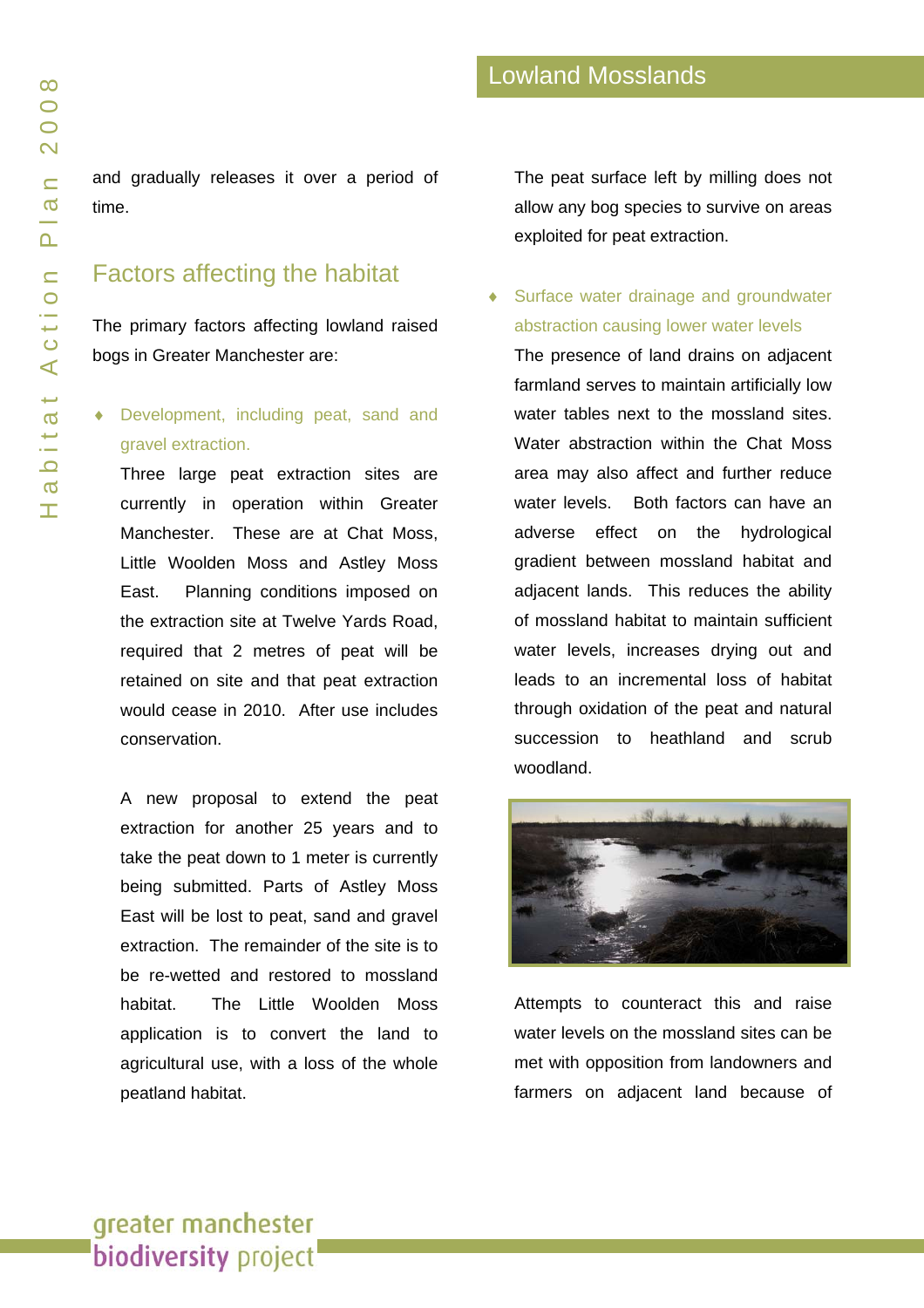perceived potential effects on the drainage of their own land.

In the past, the loss of mossland habitat has largely been cause d by drainage and the conversion to agriculture. Many of the agricultural lands surrounding the current fragmented mossland habitat still retain peat deposits. However, the process of farming the land and the use of heavy machinery has led to compaction and oxidation of the peat soils. Once the peat becomes oxidised it is vulnerable to wind blow and erosion.

### ♦ Afforestation, scrub encroachment and lack of management

Many of the remaining mossland fragments are not in conservation management. The resource is often in private own ership and a lack of a suitable management regime results in th e site drying out and the loss of characteristic bog species.

Locally, there is little pressure for afforestation on mossland habitat at present. S crub encroa chment due to a lack of appropriate management is however commonplace. The presence o f large areas of scrub, exacerbate the drying out process and allows the development of wet woodland. If this

process is allowed to continue, the peat becomes dry and oxi dises, becoming unsuitable f or restoration purposes.

#### ♦ Water quality – wat er pollutio n, air pollution, pesticid and nutrient enrichment

Bog vegetation requires nutrient poor and acidic conditions to flourish. Within the mosslands of Greater Manchester, the past exploitation of peatlands for extraction and agriculture has resulted in the disappearance of the peat domes and the construction of numerous deep drainage dit ches and shallower in field drains. This not only allows water to escape the bog syste m but also allows nutrient rich waters to enter the habitat from adjacent land. Pollution, pesticides and fertiliser run off from both agricultural and industri al land reduces the viability of mosslands t o be restore d.

Air pollution may also have an adverse effect, although its effects are similar to reduced water levels and may therefore be underest imated. Mosslands are fed by rainfall, and high levels of sulphur, ammonia and nitrogen are still being recorded. Bisulphites have an inh ibitory effect on some *Sphagnu m* Mosses and high levels of nitrogen encourage the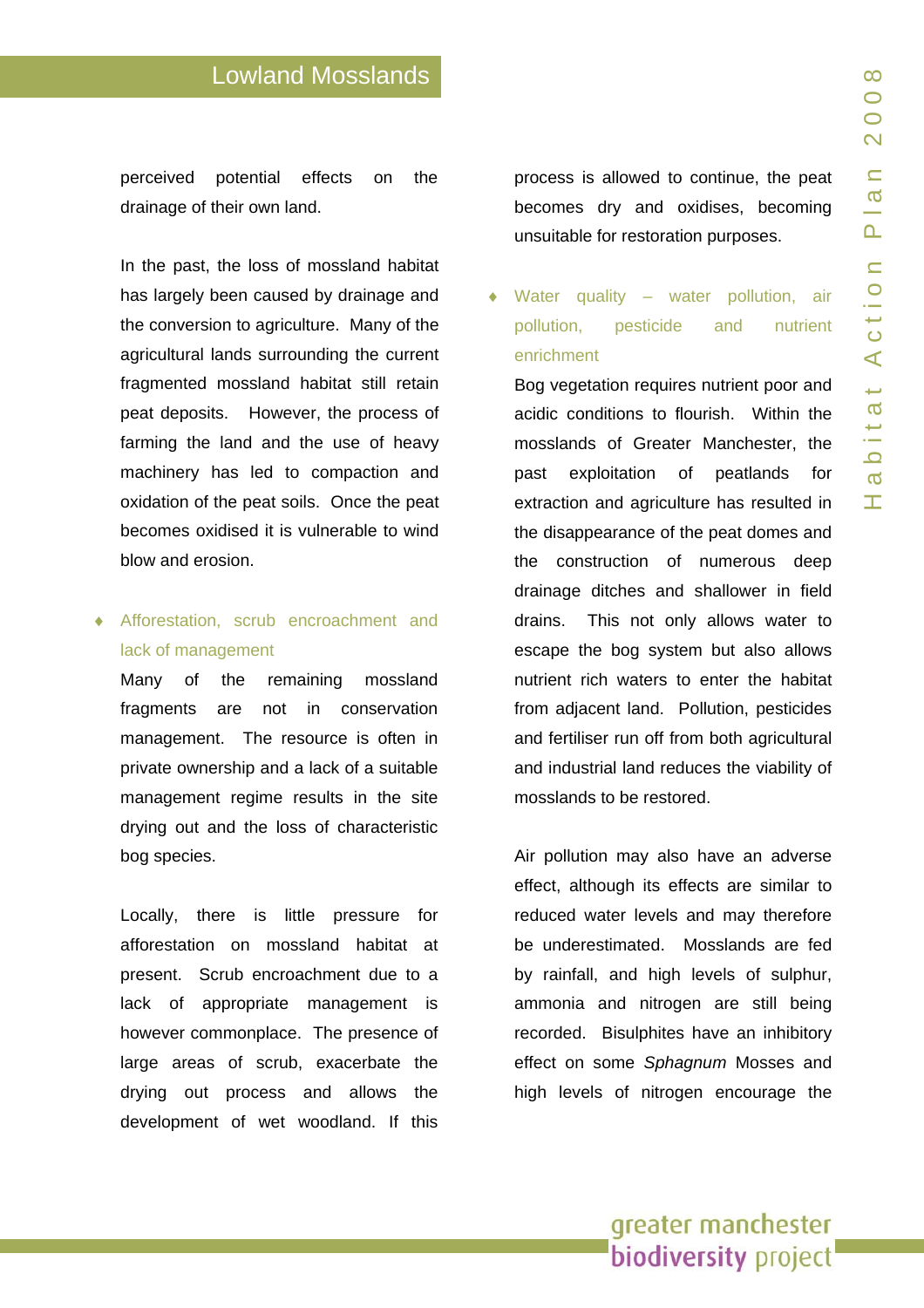spread of competitors such as purple moor grass. (JNCC)

# ♦ Habitat isolation as a result of fragmentation of existing areas.

The last fragments of mossland habitat are becoming increasingly isolated and smaller. The remnant mosslands exist as stand alone islands, which characteristically stand higher than the surrounding land due to compaction of the peat deposits. The isolation of the mossland from the surrounding landscape leads to a deterioration in habitat quality. The increased hydrological gradient reduces the ability of the mossland habitat to retain sufficient water levels.



#### Twelve Yards Road *(GMEU)*

The characteristic species, which depend on mosslands, have themselves also become isolated and there are fewer habitats available. This increases the chance of local extinctions and the eventual loss of species from the region.

Historically, a range of different habitat types radiating out from the central core mossland area would have provided complimentary habitat. Such habitats would have included lag fen, marsh, open water, reedbeds and wet woodland. These associated habitats would have helped to maintain the wetness of the mossland and would have provided a protective buffer from adjacent land uses. These buffer habitats have in most cases now been lost, either to development are intensively drained agricultural lands.

A lack of appropriate characteristic species

The cutover nature of Manchester's mossland habitat has resulted in a reduction in the number of species available for colonisation of restored sites. A number of species such as the hummock forming *Sphagna* are necessary to obtain a sustainable and growing mossland habitat. The hummock formers such as *S. papillosum*, *S. capillifolium and S. magellanicum* tend to be in short supply within the region as a whole. Due to the mosses ability to retain water, mosslands supporting a greater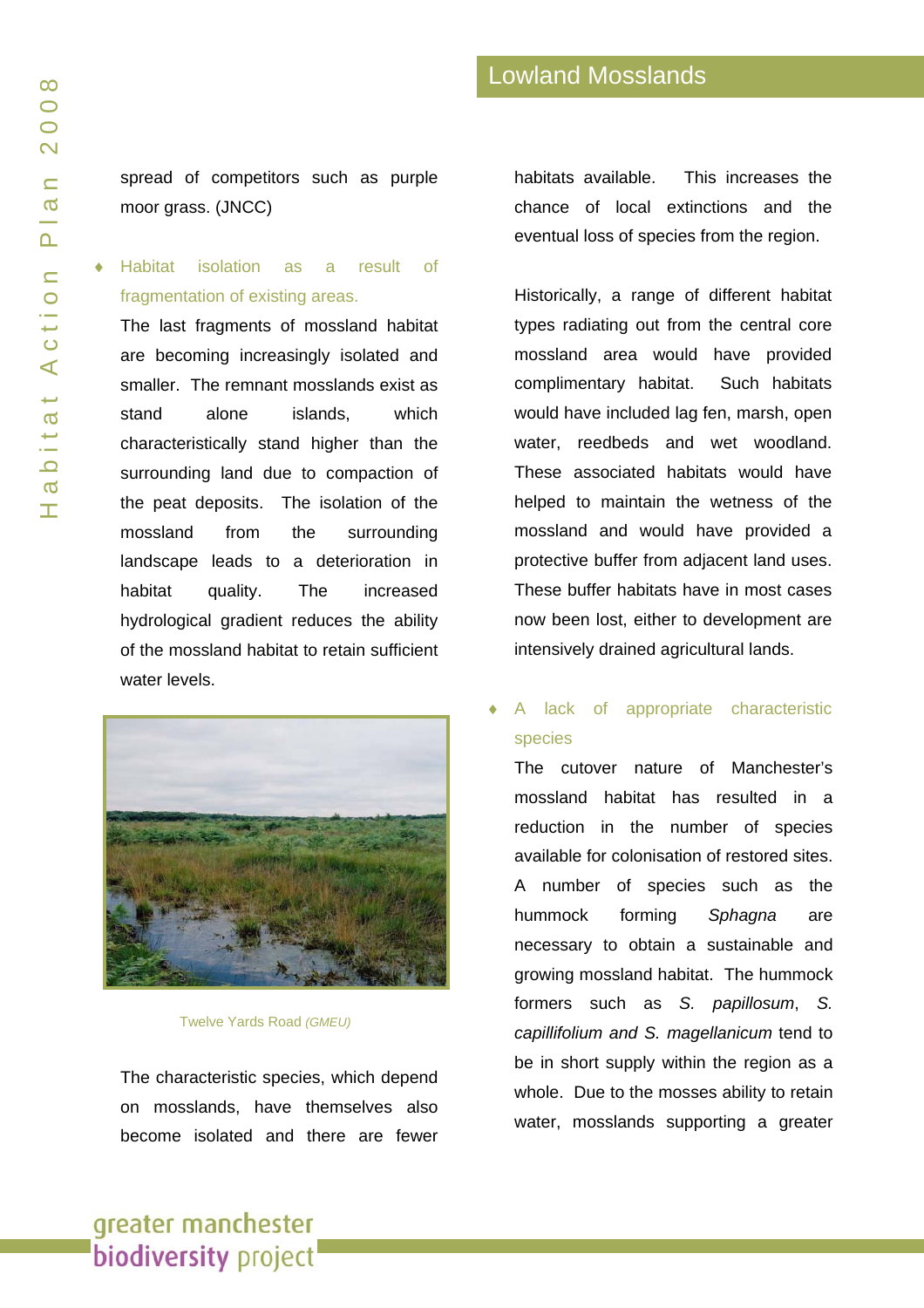coverage of *Sphagna* are better able to maintain optimal water levels.

#### ♦ Global warming

The trend for hotter drier summers and the prediction for unpredictable weather patterns is cause for some concern. Bog vegetation grows best under a certain set of parameters. The ground should not be too dry nor should it be too wet. Optimal water levels for the growth of bog vegetation are at or just above ground level. Current options f or re-wetting sites are to capture rainfall and maintain the levels at the desired height. This is dependant on summer rains replenishing the system. If these d o not occur then the sites may well become too dry. Conversely the trend for heavy down pours of rain may also adversely affect the habitat as water levels may b ecome too high very quickly.

#### Poor public perception

Despite mossland bein g a vital part of our region's h eritage, they are hugely undervalued and suffer from poor public perception. Historically, there has been a lack of understanding, appreciation and interest in mossland habitat. Mos slands seem always to have been regarded as wasteland, areas either to be a voided or exploited. This has resulted in it being difficult to raise public opinion to

safeguard and protect our mossland resource. Funding opportunities have also been restricted, as community interest is low.

#### ♦ Recreational pressures

There is litt le current recreation pressure on the mosslands of Greater Manchester. Much of the habitat is in p rivate ownership and access t o sites is limited. This may change if m osslands can be promoted as areas of valuable open green space. Mossland habitat and the species it supports are vulnerable to disturbance and will require protective measures.

### Current actions

#### **Polic y**

**1.** The imp ortance of mossland habitat has been recog nized within Bolton's, Salford's and Wigan's Unitary Developme nt Plans, with specific policies protecting the mossland resource. The replace ment of UDP's by the Local Development Fra mework is currently taking place across Local Planning Authorities. As part of this process, Salford has produced a Supplementary Planning Document f or Biodiversity, specifically UK Priority Habitats, within which the importance of the mossland resource is highlighted. Both Bolton and Wigan have produced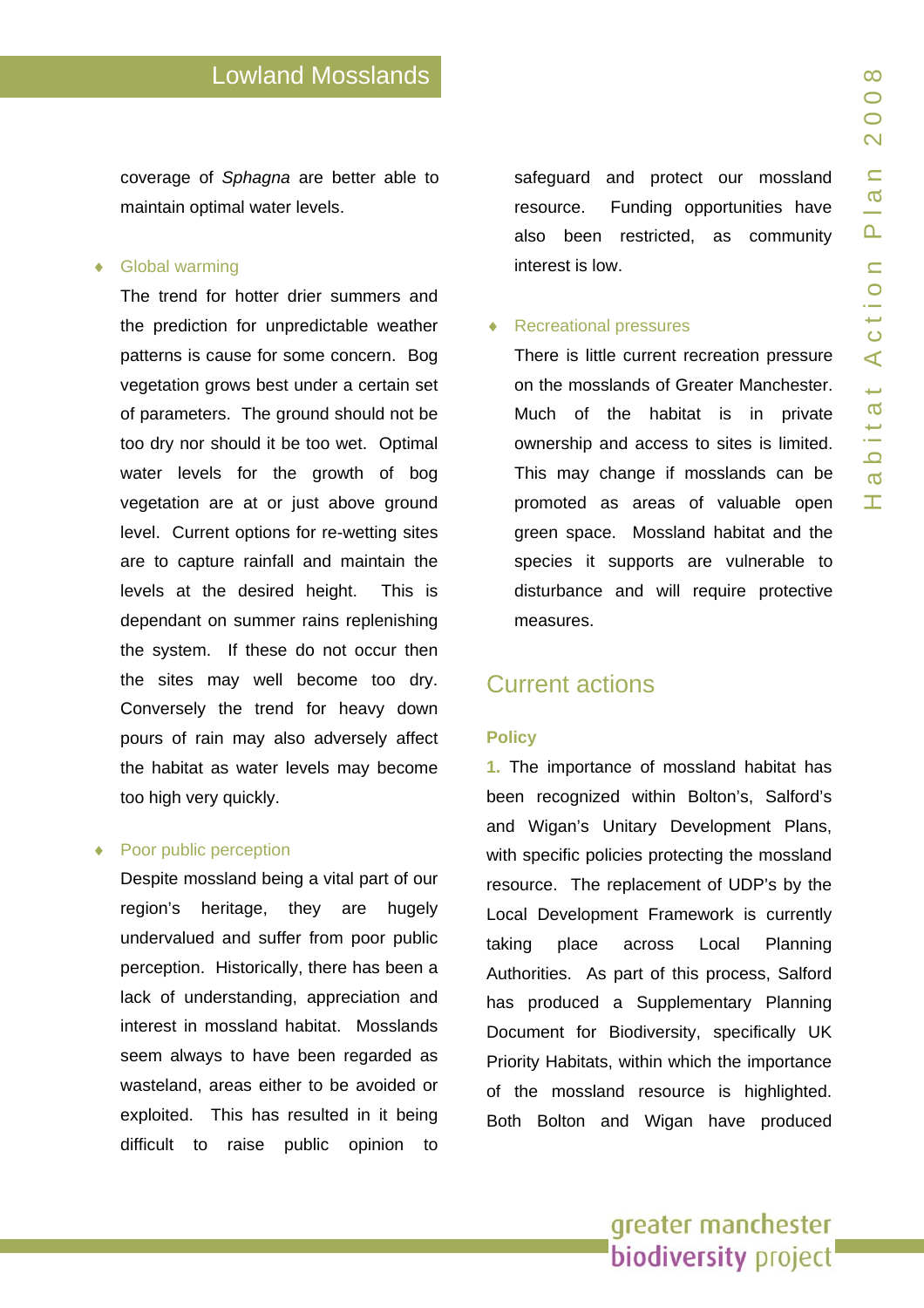mossland habitat action plans within their own local BAP's. The BAP process is supported with all 3 UDP's.

**2.** All planning applications that may have an adverse effect on mossland habitat and hydrology are now assessed fully. The approval to grant peat, sand and gravel extraction at Astley Moss East, although resulting in a loss of 1/3 of the site, has been used to bring into conservation management a large part of the site plus additional mossland habitat within the adjacent Botany Bay Wood.

**3.** Salford City Council and Wigan MBC have declared a number of air quality management areas, within which the air quality is measured and monitored.

**4.** Efforts to phase out the use of peat products by local authorities has had limited success. Of the 10 local authorities, only Salford and Manchester were able to able to say that they were peat free. The remainder implied that peat was still being used within local authority parks and that there was a resistance by Parks Departments to use peat free alternatives. Of the 10 local authorities within Greater Manchester only 4 (Manchester, Salford, Rochdale and Wigan) signed the Peatlands Protection Charter.

#### **Site Safeguard**

**1.** The recent revision of the Site of Biological Importance – selection guidelines has allowed the opportunity to strengthen the protection of remnant mossland habitat by including areas of lowland mossland on peat over 0.5m deep, which supports semi-natural vegetation on unmodified mossland soils as potential SBI's. Astley and Bedford Mosses is part of the Manchester Mossland Special Area of Conservation (SAC) receiving both British and European protection. Mossland habitat is listed in Annex 1 of the EC Habitats and Species Directive. COUNCIL DIRECTIVE 92/43/EEC of 21 May 1992 (European Habitats Directive), considers that raised bog still capable of supporting bog vegetation within 30 years should be considered as of European Importance.

**2.** A Mossland Group consisting of the Environment Agency, Natural England, the Lancashire Wildlife Trust, and the BAP Managers of Greater Manchester, Lancashire and Merseyside meet monthly to discuss and prioritise action on mossland sites. A report undertaken by one of the members of the group details the remaining 31-mossland sites within Greater Manchester, Lancashire and North Merseyside. The report describes the condition of the individual sites and the potential for restoration. The report identifies 14 sites within Greater Manchester that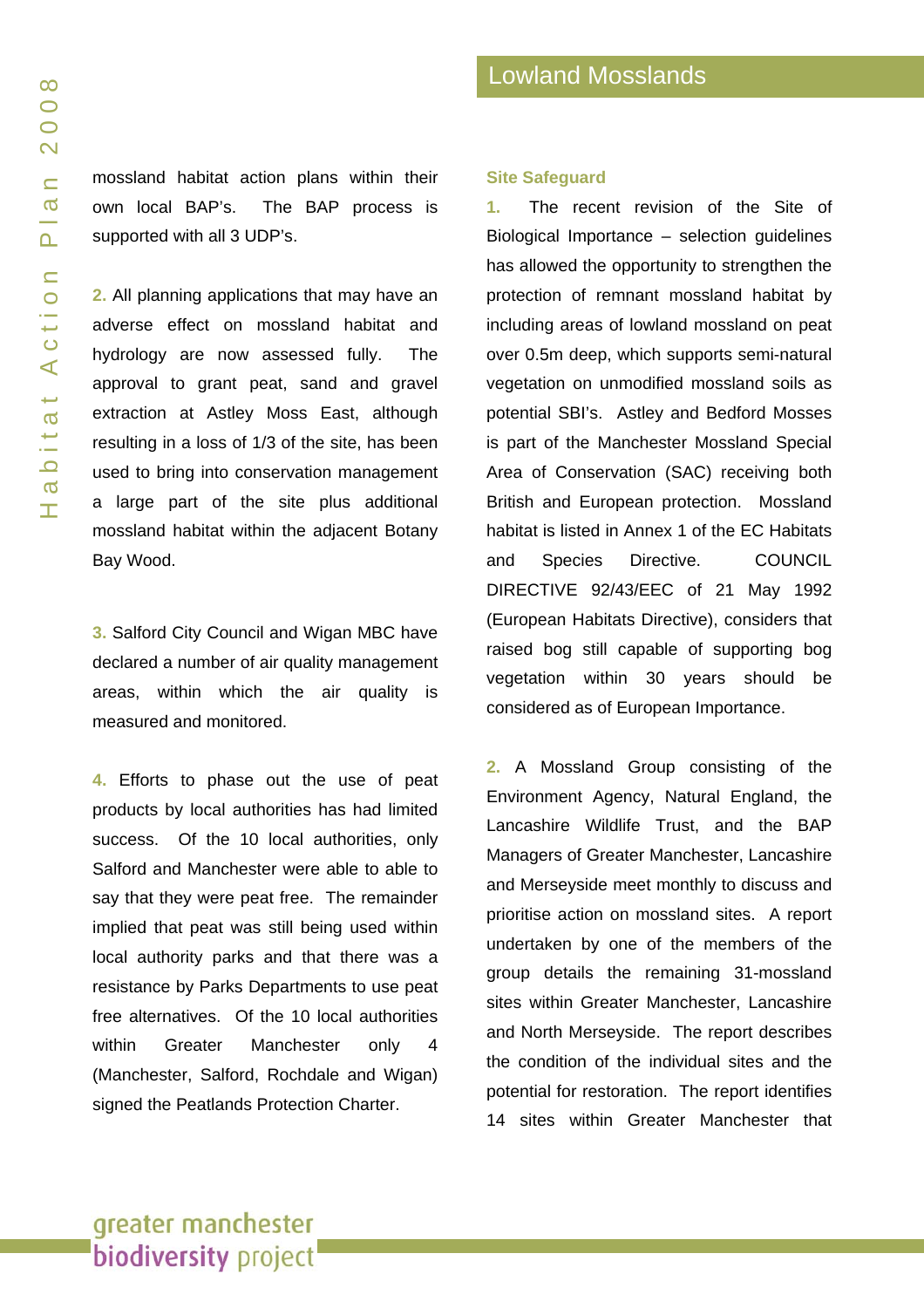support acid peat habitat and priority sites have been identified. As part of the Hydrological Plan for Astley and Bedford Moss, parcels of land surrounding the mossland sites that are considered as important for the restoration of the mossland habitat have been identified.

**3.** The Lancashire Wildlife Trust has been successful in funding 2 mossland officers, covering Lancashire, Greater Mancheste r and North Merseyside. It is envisaged that through landowner liaison, a landscape scale approach to mossland conservatio n can be delivered.

**4.** Work to provide suitable Nightiar habitat on Chat Moss has been limited. The restoration works undertaken by the Wildlife Trust on the 12ha mossland habitat at 1 2 Yards Road, may well contribute to the provision of some suitable habitat. However, large-scale habitat creation works will only be possible when the whole of the peat extraction site at 12 Yards Road ceases and the land comes available for appropriate management.

**5.** The Lancashire Wildlife Trust has included the acquisition of both mossland habitat and land adjace nt to peatland areas as one of its main priorities and is included within its business p lan. 4.3ha of land adjacent to the Astley Moss Reserve has already been purchased and further land is currently being identified.

**6.** The Environment Agency licences water abstraction and have developed Catchment Abstraction Management Strategies (CAMS) to help balance the needs of water-users, the environment, and aid the sustainable management of water resources on a catchment scale. Licences for abstractions are issued when the rate of abstraction is above 20m<sup>3</sup>/day.

Under the licensing arrangements for abstraction, only impacts on design ated sites are currently assessed . The Environment Agency also implement the Catchment Flood Management Plan (CFMP). This is a strategic planning tool through which the Agency seeks to work with other key decision-makers within a river catchment to identify and agree policies for sustainable flood risk management.

#### **Land Management**

**1.** Section 106 Agreements are attached to permissions to extract peat (Croxten's site) and peat, sand and gravels (Astley Moss East). The Astley Moss East agreement has guaranteed restoration works to be undertaken on 2/3 of the site. 16 ha of mossland adjacent to Botany Bay Wood will also be restored. Conditions attached to th e Croxten's site are to provide recreational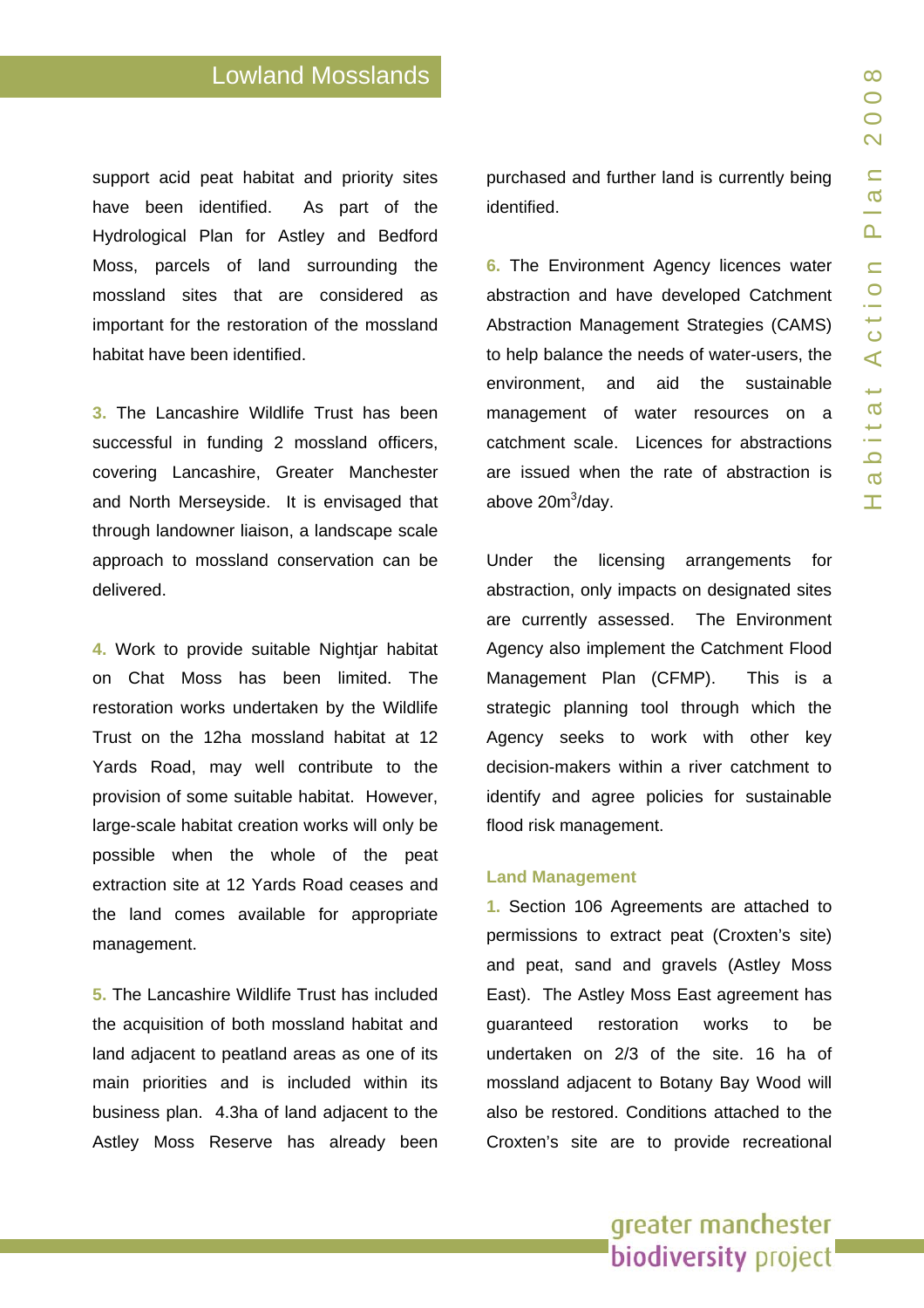opportunities including nature conservation, however, a proposal to extend the peat extraction for another 25 years and to take the peat down to 1 meter is currently being submitted.

Further negotiation will be required with landowners to ensure the maximum biodiversity gain. Currently the whole of the Little Woolden Moss is to be turned over to agriculture, with the loss of over 100ha of potential mossland/lagg fen habitat. The current assessment of the site is that there is between 0.5 to 1 meters of peat depth remaining.

**2.** A Management plan for the Lancashire Wildlife Trust Reserve at Astley Moss has been completed and the reserve has been entered into Environmental Stewardship. The Bedford Moss site is currently under the Reserves Enhancement Scheme, operated by Natural England. A further 10 ha at Astley Moss and 12 ha at 12 Yards Road (Croxten's site) are currently being restored, with a program of scrub removal, bunding and ditch blocking. The works undertaken on the Astley Moss reserve, have allowed Natural England to re-classify one of the compartments from Unfavourable Declining to Unfavourable Recovering.

Restoration works on Ince Moss, Wigan, have also been undertaken. Land lowering works adjacent to the moss, revealed 0.33 ha of underlying peat habitat. The new peat area has been bunded so that it is now isolated from outside hydrology and rewetted. The land lowering work at Ince Moss has also enhanced 4ha of reedbed, a complimentary habitat to mosslands.

**3.** Overall 28 ha of scrub/woodland have been cleared from the mossland sites, increasing the chances of successful restoration.

**4.** The Chat Moss Action Group has been formed, composed of stakeholders and environmental organisations. A vision document was commissioned by Red Rose Forest. The Vision document aims to secure a long-term vision for the mossland area and address the current fragmentation and decline of the landscape as a whole. The vision identifies operational zones so that a cohesive structure between the different land uses can be formed. Within the Vision, biodiversity and hydrological zones have been identified around the mossland sites to protect the hydrological integrity of the mossland habitat and provide complementary wetland habitat, enhancing the biodiversity of the area.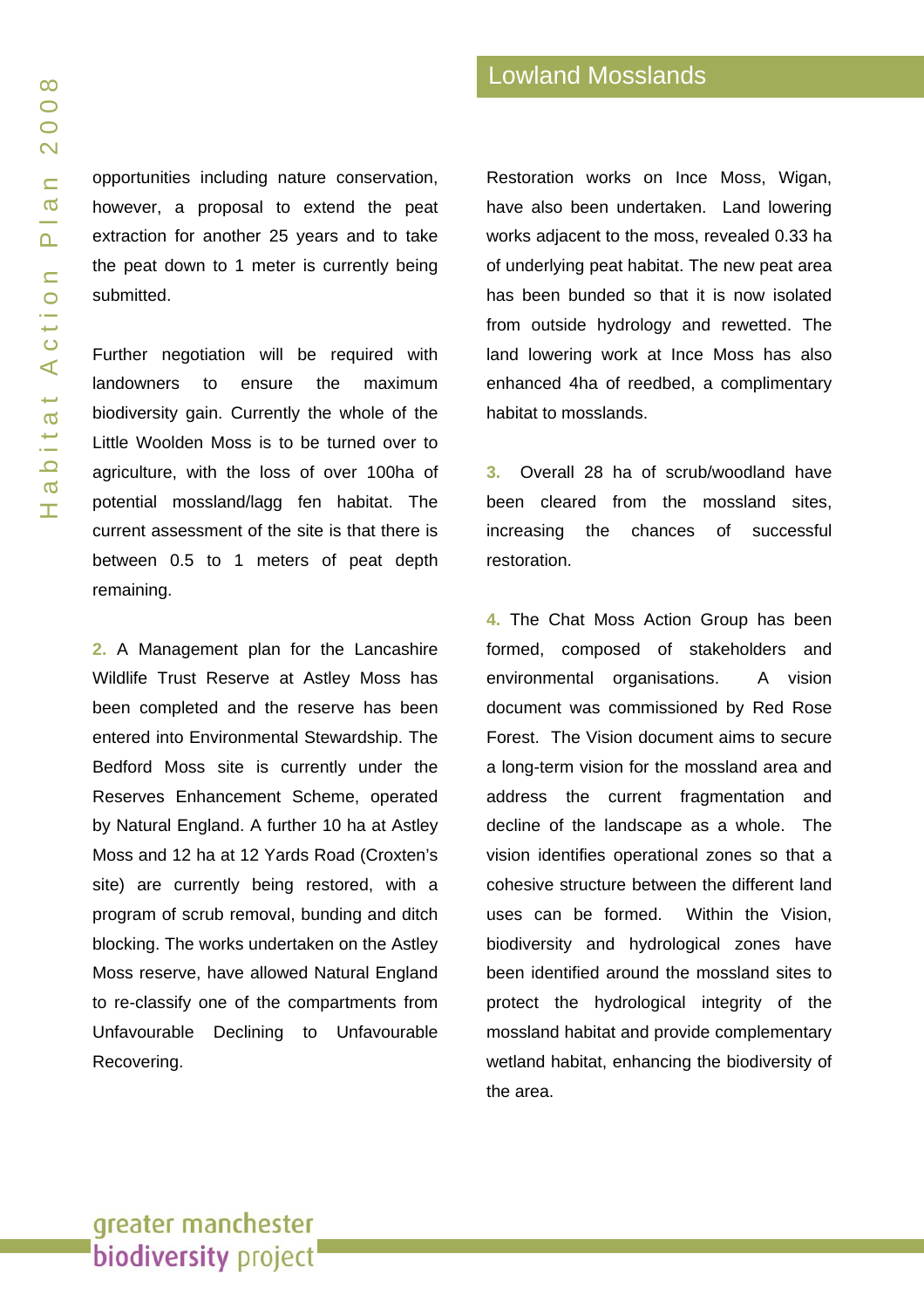Salford City Council has commissioned a study within part of the Chat Moss area. The study aims to identify the necessary hydrological zone required to protect the



**5.** A further mossland group, comprising, Natural England, the Environment Agency, the Lancashire Wildlife Trust and the 3 Biodiversity Managers from Manchester, Lancashire and Merseyside meets t o discuss mossland management, acquisit ions and the strategic long-term management of the mossland landscape acr oss the 3 regions.

**6.** At Red Moss, the actions in the 2001 restoration plan have been completed. Of the 33ha within the restora tion plan, approximate ly 80% of the land has n ow been

re-wetted sufficiently for the growth of bo g vegetation. Round-leaved Sundew has been recorded on the site for the first time since 1925. Sphagnum magellanicum recorded in June 2007, was the first record for the vice county of South Lancash ire.

#### **Advisory**

**1.** Red Moss has been used a s an example of Best Pra ctice. Within this mossland BAP review is a section on best practice g uidance.

**2.** As part of the Wildlife Trust's mossland project, mossland talks have been undertaken in the scho ols within Wigan and surrounding Astley Moss, allowing a wider audience t o be reached. The t alks have promoted the importance of mossland habitat and their current vulnerability. This type of engagement has given the opportunity to promote the use of non-peat based products, thereby reducing the d evelopment pressures on the remaining mossland resource.

**3.** The funding and establish ment of a mossland officer is centr al to the pro vision of advice to mossland owners and adjacent landowners. The Lancashire Wildlife Trust has been successful in funding 2 mossland officers for the next 2 years (March 2009-Apr 2011). It is envisaged that through landowner liaison, a landscape scale approach to mossland conservation can be delivered.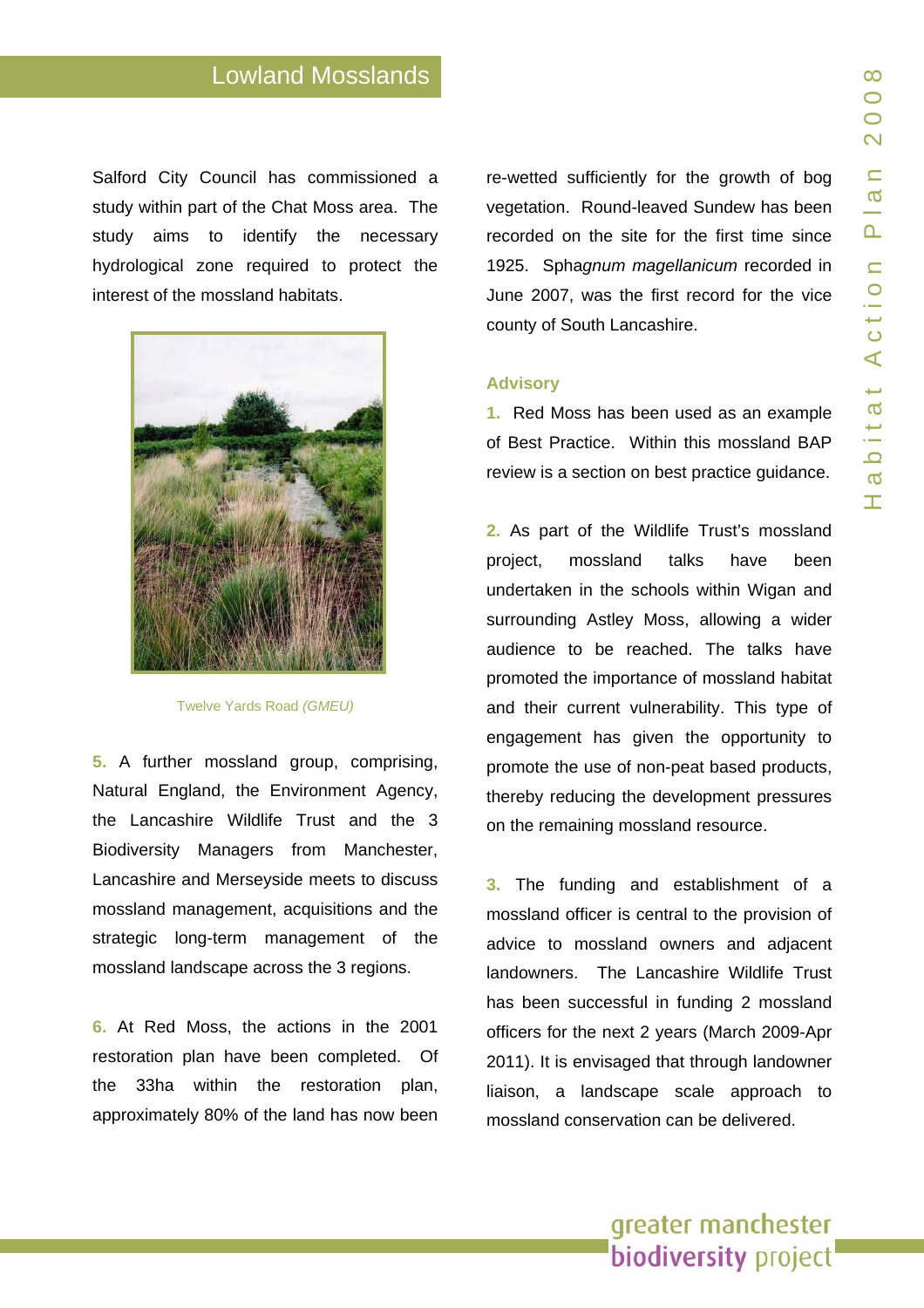### **Research and Monitoring**

**1.** A report was commissioned by the Environment Agency (Paul Thomas), detailing the State and extent of surviving acid mossland habitats within Lancashire, Greater Manchester and North Merseyside. The report describes and maps the condition of the individual sites and the potential for restoration. Restoration works on mossland habitats are inputted into BARS annually. As part of the Mossland Project, the Lancashire Wildlife Trust have been inputting into the

BARS Countdown 2010 on biannual bases for the past 2 years.

**2.** Current research is building up new evidence on the role mosslands have in locking up carbon and thereby having a positive effect on climate change.

#### **Communication and Publicity**

Press releases and radio appearances have helped to publicise the importance of and threat to our mossland resource.

# Objectives and targets

| <b>Objective</b> | <b>Target</b>                         | <b>Quantity</b> | <b>Target Date</b> | <b>Units</b> |
|------------------|---------------------------------------|-----------------|--------------------|--------------|
| Maintaining      | Maintain the extent of the existing   | 167             | 2015               | Ha           |
| extent           | Greater Manchester lowland raised     |                 |                    |              |
|                  | mire resource.                        |                 |                    |              |
| Maintaining      | Ensure no further loss of peat        | 435             | 2015               | Ha           |
| extent           | deposits.                             |                 |                    |              |
| Achieving        | Rehabilitate degraded bog habitat     | 167             | 2020               | Ha           |
| Condition        | still capable of natural regeneration |                 |                    |              |
|                  | (in targeted areas) to bring most of  |                 |                    |              |
|                  | the primary and secondary resource    |                 |                    |              |
|                  | into or approaching favourable        |                 |                    |              |
|                  | condition through appropriate         |                 |                    |              |
|                  | management.                           |                 |                    |              |
| Restore          | <b>Restore Lowland Raised Bog</b>     | 100             | 2020               | Ha           |
|                  | immediately on chosen areas of        |                 |                    |              |
|                  | archaic peat to ensure a sustainable  |                 |                    |              |
|                  | hydrological regime for adjacent      |                 |                    |              |
|                  | extant habitat                        |                 |                    |              |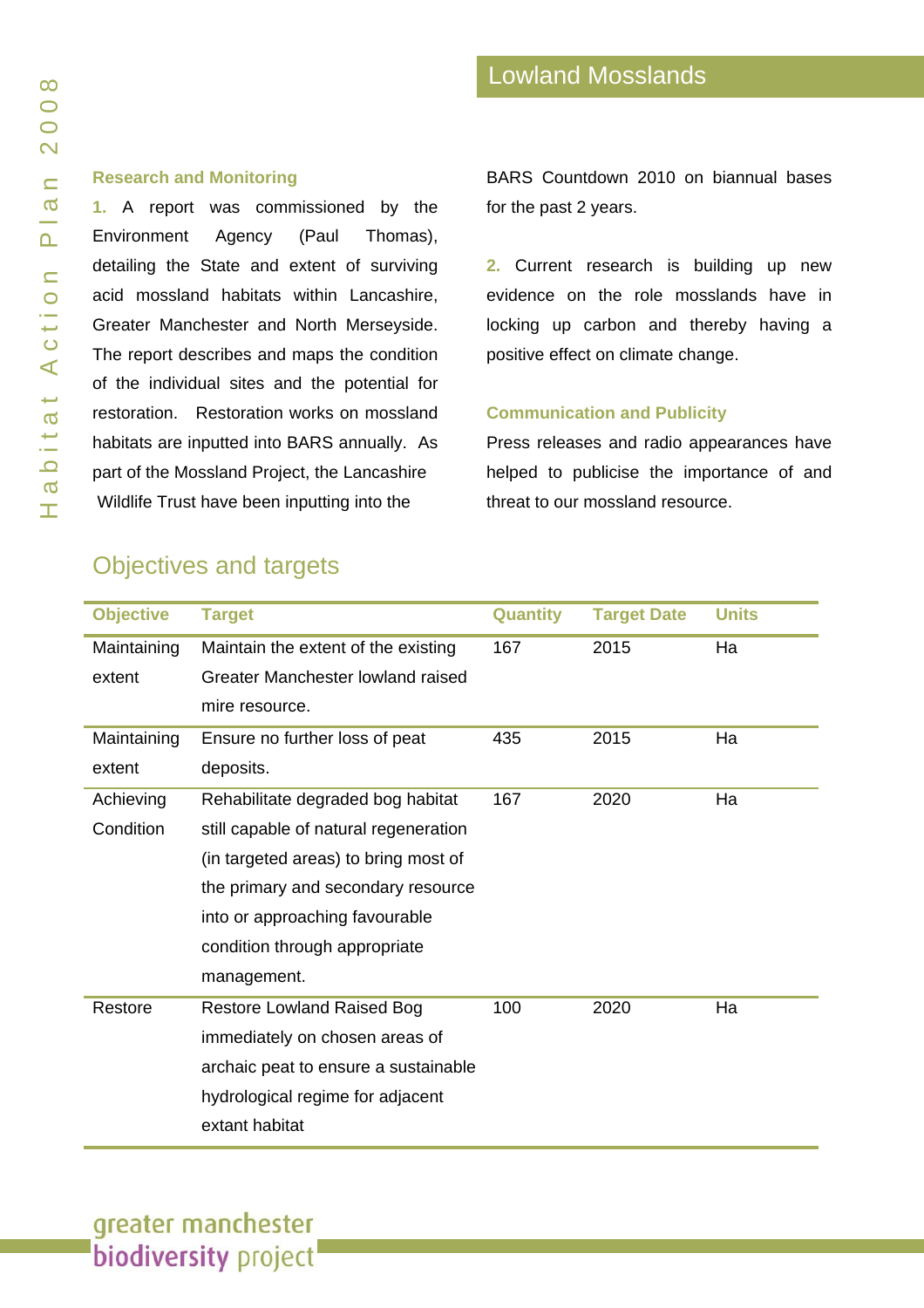# Proposed actions

### **1. Develop landscape approach to mossland conservation.**

The Lancashire Wildlife Trust has now been able to fund 2 mossland officers for a 2-year period. The officers will lead the way forward in developin g a landscape scale approach to mossland conservation. WT's, NE, GMBP, LA's. 2015

# **2. Ensure no future loss of our peatland resource through development and/or peat extraction.**

- ♦ No further peat extraction licence s should be approved beyond the lifespan of the current extraction periods.
- Review the designation of all deep peat sites, inclu ding bare peat habitats and designate as Sites of Biological Importance (SBI)
- Liase with landowners of peat extraction sites and negotiate restoration of all peat extraction sites to mossland habitat**.**  LA's, NE, EA, GMEU, WT's. 2011

**3. Ensure that Water Abstraction adjacent to peatland sites have no adverse impact on the hydrology or the restoration of the habitat.** 

• Plot all abstractions adjacent to peatland sites and investigate hydrological impacts.

♦ Ensure that licence s are granted to abstractions that do not impact on any area of important peatland habitat. Currently, only abstractions above 20m<sup>3</sup>/day that may impact on designated mossland sites are currently licensed. Ensuring a t the planning stage that developments needs for abstraction license s a are fully assessed could strengthen the protection of the water table. EA, SCC, WMB C, GMEU, LWT. **Ongoing** 

# **4. Afforesta tion/scrub encroachments and the absence of targeted management for existing mossland habitat.**

- ♦ Target mossland sit es and either bring the sites into the ownership of environmental organisations or aid landowners to bring the sites into appropriate management.
- ♦ Management on mossland sites brought into conservation management will be aimed at controlling invading scru b/tree species, reducing water loss and controlling the water levels bringin g the water table up to optimal levels f or the growth of mossland vegetation. EA, NE, WT's, LA's, RRF, LBM. Ongoing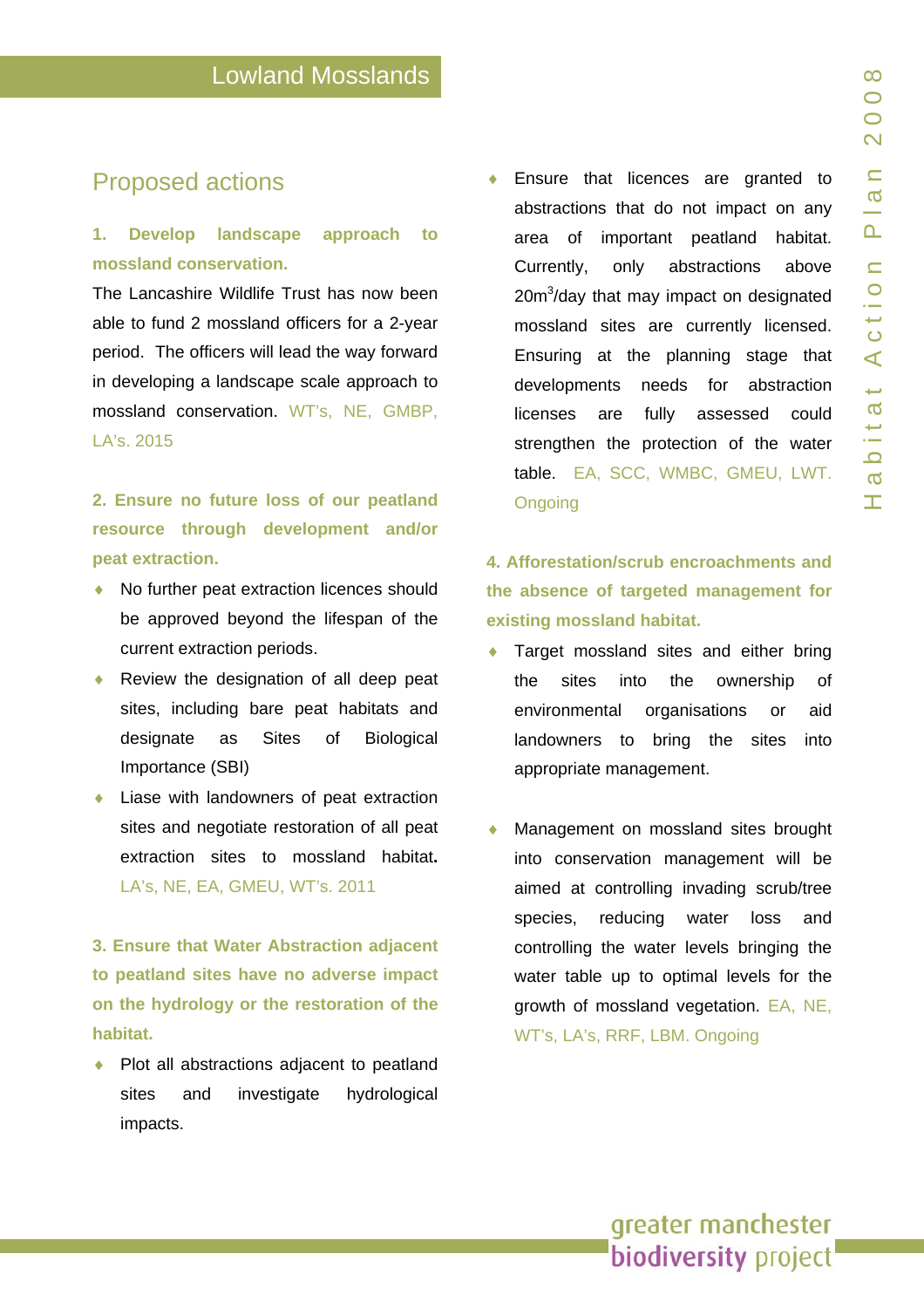**5. Habitat isolation as a result of fragmentation of existing areas, oxidation and compaction of peat deposits under agricultural management** 

Work closely with landowners adjacent to peatland areas to deliver a landscape scale mossland conservation vision. The development of mossland corridors will enable fragmented sites to be linked and reduce isolation. The development of complimentary wetland habitat adjacent to mossland sites will increase the sustainability of the core mossland habitat by aiding the retention of appropriate water levels. Working with landowners will ensure that operations undertaken on adjacent land will not damage the hydrological integrity of the mossland habitat. LA's, EA, NE, WT's, LBM, GMBP. 2015

## **6. Research the desirability of translocation of characteristic species into newly developed mossland sites**

Many of the sphagnum species should be able to establish themselves naturally within the mossland areas. This should be monitored and the abundance of mosses assessed regularly. If then required donor sites should be sourced with the view to translocation of certain species if deemed necessary. WT's, LBM. Ongoing

**7. Provide evidence and publicise Mosslands as an important Carbon Sink/ enhance public perception and opening up new avenues of funding for mossland conservation** 

The vital part peat deposits have in providing a carbon sink will be highlighted. The World's northern peatlands are its most important terrestrial carbon store; it is estimated that 20-30% of the global terrestrial carbon is held in 3% of its land area, i.e. in northern peatlands. Mosslands also have the ability to sequester carbon, if they are managed correctly. Wet mossland habitat that supports a good coverage of *Sphagnum*  moss is therefore of significant environmental and economic importance. It is therefore vitally important to build up this new evidence base of the role mosslands have in locking up carbon thereby having a positive effect on climate change. The research will also enable new and initiative ways of funding the protection of the mossland resource. WT's, NE, LA's, EA, GMBP. Ongoing

### **8. Provide habitat within the mosslands suitable for breeding nightjar**

 $\bullet$  Identify areas on the mossland where the raising of water levels would not be possible and encourage the development of drier habitats such as heathland to encourage the colonisation by Nightjar.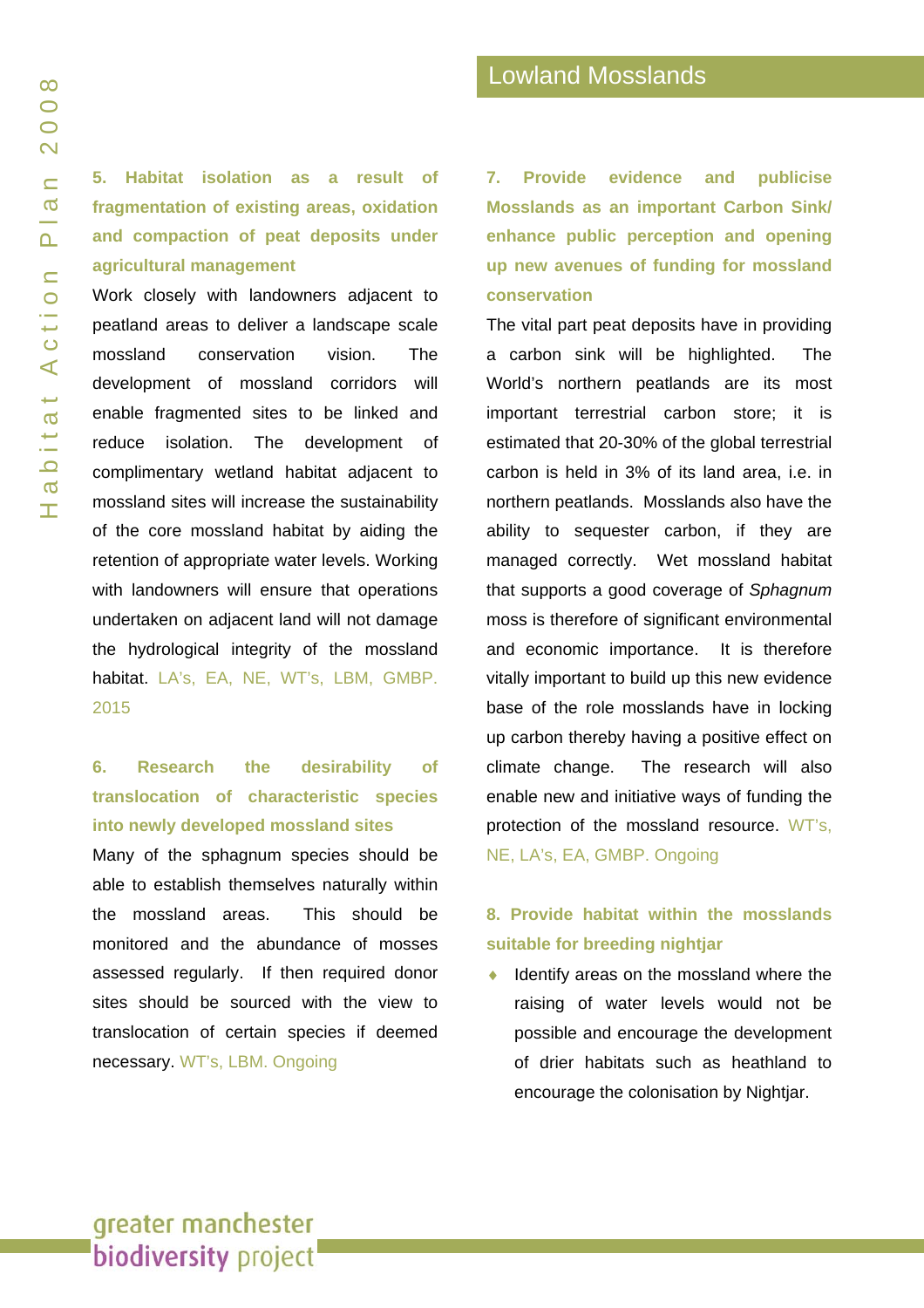- Within the mossland restoration areas, some sites will support higher drier habitat, which should also be managed for nightiar.
- The former peat workings at Astley Moss East, Little Woolden Moss and Chat Moss should be t argeted to restoring heathland habitat on the drier are as, which should then be brought into appropriate longterm management. WT's, LA's, GMBP, LBM. 2015

By working closely with landowners adjacent to peatland areas, a landscape scale mossland conservatio vision can be delivered. The establishment of good quality heathland habitat, merging into wet heath and mire will greatly increase the a mount of suitable habitat available for breeding Nightiar.

#### LEAD PARTNERS

| EA          | <b>Environment Agency</b>              |
|-------------|----------------------------------------|
| <b>GMBP</b> | <b>Greater Manchester Biodiversity</b> |
|             | Project                                |
| <b>GMEU</b> | <b>Greater Manchester Ecology Unit</b> |
| LA's        | <b>Local Authorities</b>               |
| <b>LBM</b>  | <b>Local Biodiversity Manager</b>      |
| <b>NE</b>   | <b>Natural England</b>                 |
| <b>RRF</b>  | <b>Red Rose Forest</b>                 |
| <b>SCC</b>  | <b>Salford City Council</b>            |
| <b>WMBC</b> | <b>Wigan MBC</b>                       |
| WT's        | <b>Wildlife Trusts</b>                 |
|             |                                        |

### Best practice guidelines

Pristine mossland will require little or no management, but as there are no examples of pristine mossland habitat in the Northwest, it is vital that appropriate management is undertaken on the remaining mossland resource. The damage to our mossland resource h as been caused mostly through peat extraction and/or conversion to agriculture. This has r esulted in the loss of vegetation cover, a loss of the peat dome and a massive reductio n in water levels due to the installation of ditches and drains. Revegetation can occurred, although many of the charact eristic species may h ave been lost. The viability of the seeds of many of the bog species is greatly reduced after only a few years and is therefore difficult to reestablish. The management to restore mossland habitat needs to reverse the past damage. This usually involves raising the water table to a level suitable for the growth of bog species.

The main objective of mossland management is to ach ieve:

- A range of mossland communities
- Optimal water levels for mossland vegetation, especially sphagnum mosses, which will b e suitable for a range of other associated species.
- Prevention of serial scrub succession.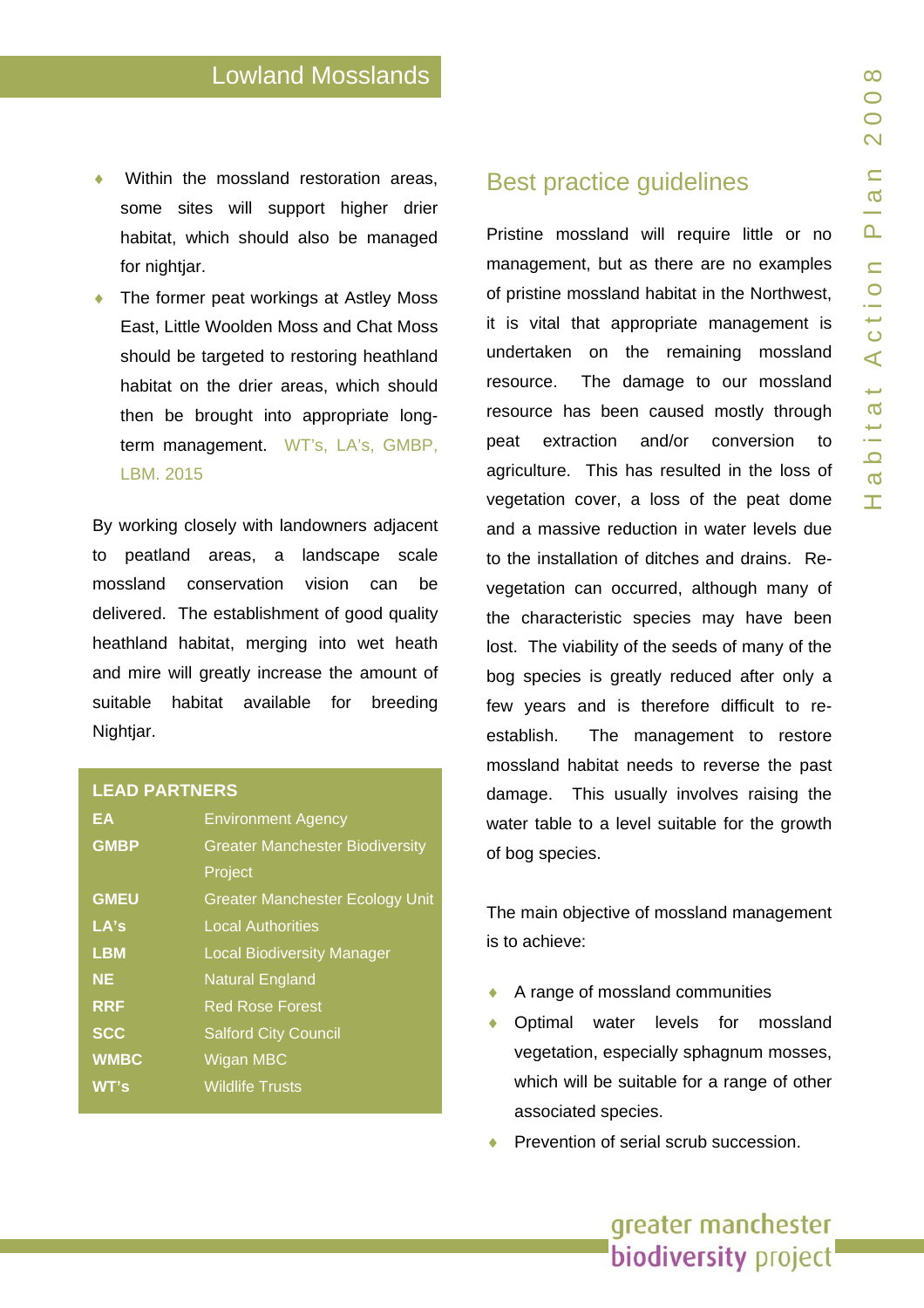- Development of mossland corridors.
- ♦ Develop a range of small pools for aquatic plant species and Odonata etc.
- ♦ Management of non-native weed species as required.
- ♦ Control of disturbance and damage by human influence

It is critical to the successful restoration of mosslands to achieve the correct water levels. This is primarily achieved by the blocking of the drainage ditches.



Bund heightening to isolate peat compartments

Environment Agency, as consent may be required for any in channel structures. Ditches can be blocked using a number of different materials, including peat plugs, plastic piling dams or marine ply dams. Usually a belt and braces approach is desirable and ply and plastic dams should be backed filled with peat to ensure a waterproof barrier. Advice should be sought from the

The peat used to construct the dams should not be dry or too wet in consistency. If it were too dry, it would not provide a hydrological barrier. Too wet and it would be difficult to work with. Large vegetated turfs should also be avoided as these do not fit tightly together and provide access for water movement. Dams should be constructed so that water levels can rise to the best height to ensure the growth of bog vegetation, usually bringing the water levels to or just above the ground level.

In practice this is a matter of judgement, as mosslands are not an entirely flat environment. Some areas may become too wet, whilst others remain too dry. The position and number of dams will have to reflect this change in land levels. Collation of land level data will aid this process, providing information on the fall and rise of land throughout the site. Collation of waterflows will also be required to provide an accurate steer on the positioning of dams.

Bunding (raising land levels over a linear distance) works help to isolate the mossland from outside ground water influence and raise water levels. Again the land level and water flow data can be used to predict the best positioning of the bunds. The bunds have added advantage in that through the installation of pipes and right-angled bends, the level of water within the bunded areas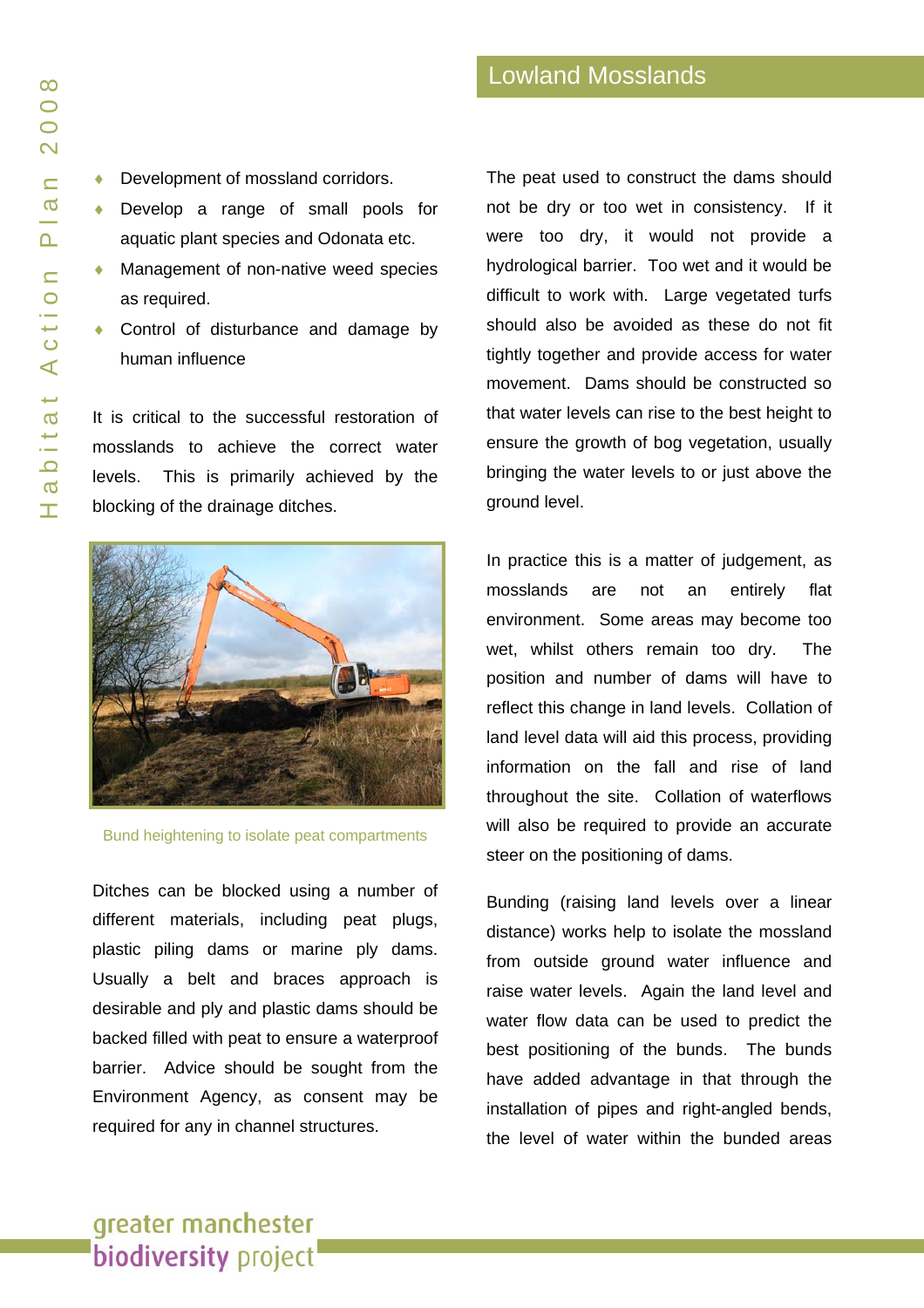# Lowland Mosslands

can be contr olled. Water levels can therefore be manipulated and raised gradually as th e colonisat ion process proceeds. The bund creation works also allows the creation of shallow scrape areas where bog vegetation can establish.



Plastic piling dams and peat plugs hel p raise the water table. Right-angled pipes can then be used to fine-tune the desired height.

When working peat to b uild bunds, the depth of the peat should first be assessed. Digging up too much peat may punch a h ole in the peat mass and allow water t o escape downwards. It is vital that enough ombrotrophic peat is p resent for successful restoration works. Surface vegetation should be skimmed off and the underlying peat used to create the bunds. O nly the first 1-meter of peat should be removed. The skimmed surface vegetation should then be replaced after the peat has been removed. Mosslands have been shown to support populations of Water Vole and it may therefore be

necessary to undertake vole surveys and mitigation works to ensure the protection of this spe cies, if recorded.

Dipwells and staging boards can b e installed to monitor water levels and how they respond to the restoration works. Fixed-point quadrates can be placed within the restoration area to assess the response of bog vegetation.

# Impact of Invasive species

Particularly invasive species on mosslands are Downy Birch and Bracken. These can be managed through re-wetting of the mosslands, as well a s, scrub clearance and herbicide spraying. Larger scrub and trees are removed from the mosslands, or used to block i t sometimes requiring specialised machinery t o chip and r emove.

Further information about control of invasive species can be found at:

[Bracken control and management](http://naturalengland.etraderstores.com/NaturalEnglandShop/Product.aspx?ProductID=41f0bfcb-9d28-4f01-8fd0-174ffa6ba335) – Natural England

[Bracken management in the uplands](http://www.rspb.org.uk/ourwork/farming/advice/farmhabitats/bracken/index.asp) – RSPB

[Bracken control, vegetation restoration and](http://www.appliedvegetationdynamics.co.uk/web/bracken_TAN_final 2004.pdf)  [land management](http://www.appliedvegetationdynamics.co.uk/web/bracken_TAN_final 2004.pdf) - Natural England